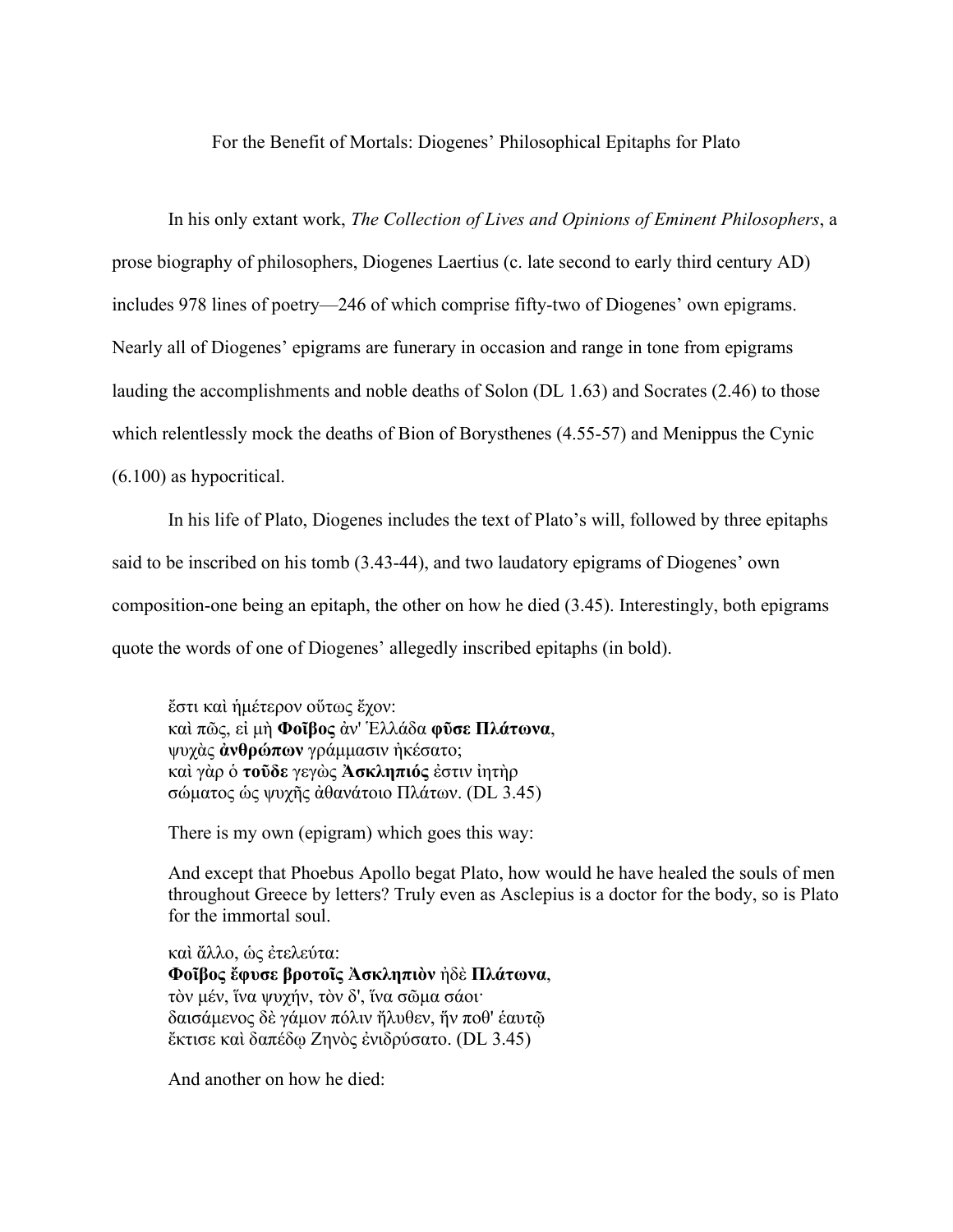Phoebus Apollo begat Asclepius and Plato for the benefit of mortals, so the former could save the body, the latter the soul. And while dining at a wedding, he went to the city, which he once built himself and set on the plain of Zeus.

Even more interestingly, the epitaph is not one of the three which Diogenes quotes, despite evidence of their widespread citculation (*FGE* 1981: 305-307), Notopoulos (1942: 272- 293), Taran (1984: 63-82). It is a fourth epitaph otherwise not mentioned by Diogenes but quoted independently by the Neoplatonist Olympiadorus of Thebes (2.166-7 Westermann) and a later *Anonymous Praefatio* to a life of Plato (Griffin 2014: 171). This source epitaph is from a biographical tradition that Plato's father was Apollo—an assertion that would be unusual for Diogenes who is notabaly wary of mystical and superstitious details in lives.

Following Cameron, Gutzwiller sees the prose-poetry Aristotelian *Peplos* as the "best literary parallel" for Diogenes' epigrams (Cameron 1993:388-93, Gutzwiller 2018:562). The Aristotelian *Peplos* included catalogues of mythical heroes, ship lists for Trojan War heroes, lists of major festivals beginning with the Panathenaea and Eleusinia, and epitaphs for each of the heroes. Unlike Cameron who sees the *Peplos* epigrams as a product of Hellenistic book culture, Gutzwiller argues that the *Peplos* epigrams would have circulated orally in sympotic culture in the Classical Period before being gathered—their adherence to the conventions of inscribed epitaphs lending them credibility to listeners (Gutzwiller 2010: 226-7). While Diogenes' inclusion of poetry within his collection of biographical data recalls the *Peplos*, Diogenes' poems eschew the conventions of epitaphs in favor of the "more sophisticated tradition of Greek epigrams that were composed by the early third century BC for inclusion in single-authored poetry books" (2018:563-4).

In this paper, I will argue that Diogenes Laertius' epigrams include this deliberate reference to the fourth epitaph 1) as a reference to the orally transmitted epitaphs in the biographical tradition, as exemplified by the Aristotelian *Peplos*. As Gutzwiller notes, Diogenes